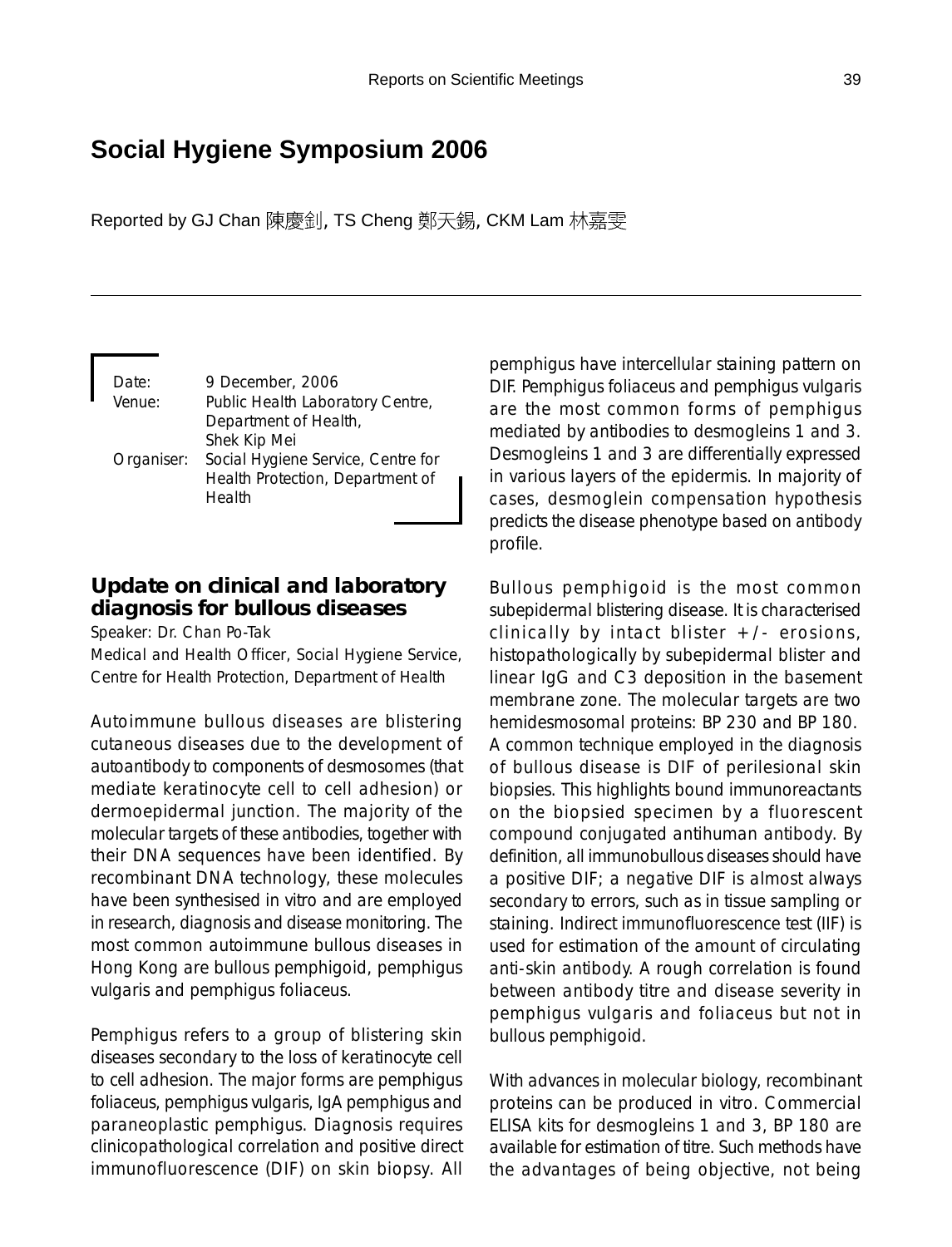substrate dependent (thus less intra-assay and inter-assay variability), provides a continuous score that reflects the amount of antibody, differentiates the antibody activity between anti-desmoglein 1 and desmoglein 3, and allows testing of a large amount of sample each time. However, the disadvantages of ELISA are that it can only study antibody to one antigen at a time and it is dependent upon the availability of pure antigen.

#### *Learning points:*

Bullous pemphigoid, pemphigus vulgaris and pemphigus foliaceus are the three most common forms of autoimmune bullous diseases in Hong Kong and their diagnosis requires clinicopathological correlation. The identification of most antigenic targets of bullous diseases has facilitated the understanding of disease pathophysiology and application in clinical practice in improved diagnosis and management.

# **Flexural dermatoses**

Speaker: Dr. Cheng Tin-Sik Medical and Health Officer, Social Hygiene Service, Center for Health Protection, Department of Health

Many skin ailments have flexural involvement. Some entities involve flexures only, e.g. intertrigo; while others also affect non-flexural sites, e.g. psoriasis. When the skin rash affects flexures only, typical features of the skin disease may be lost, resulting in diagnostic difficulties, e.g. typical silvery scaling is usually not found in inverse psoriasis. Moreover, the clinical picture may sometimes be obscured by maceration and superimposed infection.

Skin tag, also known as acrochordon, is a very common condition affecting the skin flexures. It usually occurs after 30 years of age. Common fungal infections over flexural skin include dermatophytosis and candidiasis. As almost all fungal groin infections are acquired from patients' own feet, their feet should be examined for any involvement and treated accordingly. Central clearing often occurs in tinea cruris while satellite papules or pustule are characteristic of candidiasis. In erythrasma, there is pink fluorescence on Wood's light examination. A distinct, foul smell is a characteristic of group A beta-haemolytic streptococcal intertrigo, an under-recognised cause of intertriginous eruptions in children. For patients with scabies infestation, erythematous papules may be found around axillae.

Some inflammatory dermatitides affect mainly the flexural skin. In atopic dermatitis, after the infantile phase, the typical sites of involvement include the elbow and knee flexures. Seborrhoeic dermatitis may also affect flexural skin. In infantile seborrhoeic dermatitis, salmon-coloured patches with greasy scaling are found in the intertriginous areas and scalp. However, there is no pruritus and the infant remains healthy and asymptomatic. Irritant contact dermatitis occurs more often than the allergic counterpart in flexural site. Common culprits include fragrances, antiperspirants and topical medications.

Psoriasis is sometimes difficult to be differentiated from dermatophytosis or eczema in the flexural area. In flexural psoriasis, lesions are bright red with well demarcated margin. The degree of erythema is even throughout the lesion. However, silvery scaling is not seen in flexural psoriasis. Hidradenitis suppurativa is a chronic suppurative and scarring disease in axillae, groin and perineum. It usually occurs after puberty and has a female preponderance.

Some congenital conditions may affect the flexures. Hailey-Hailey disease involves mainly the flexures, presenting as erythematous patches with erosions, oozing, cracks and fissures. In Darier's disease, brown keratotic papules are found mainly in seborrhoeic areas; however, the flexures may also be involved. Axillary freckling is almost pathognomonic of neurofibromatosis.